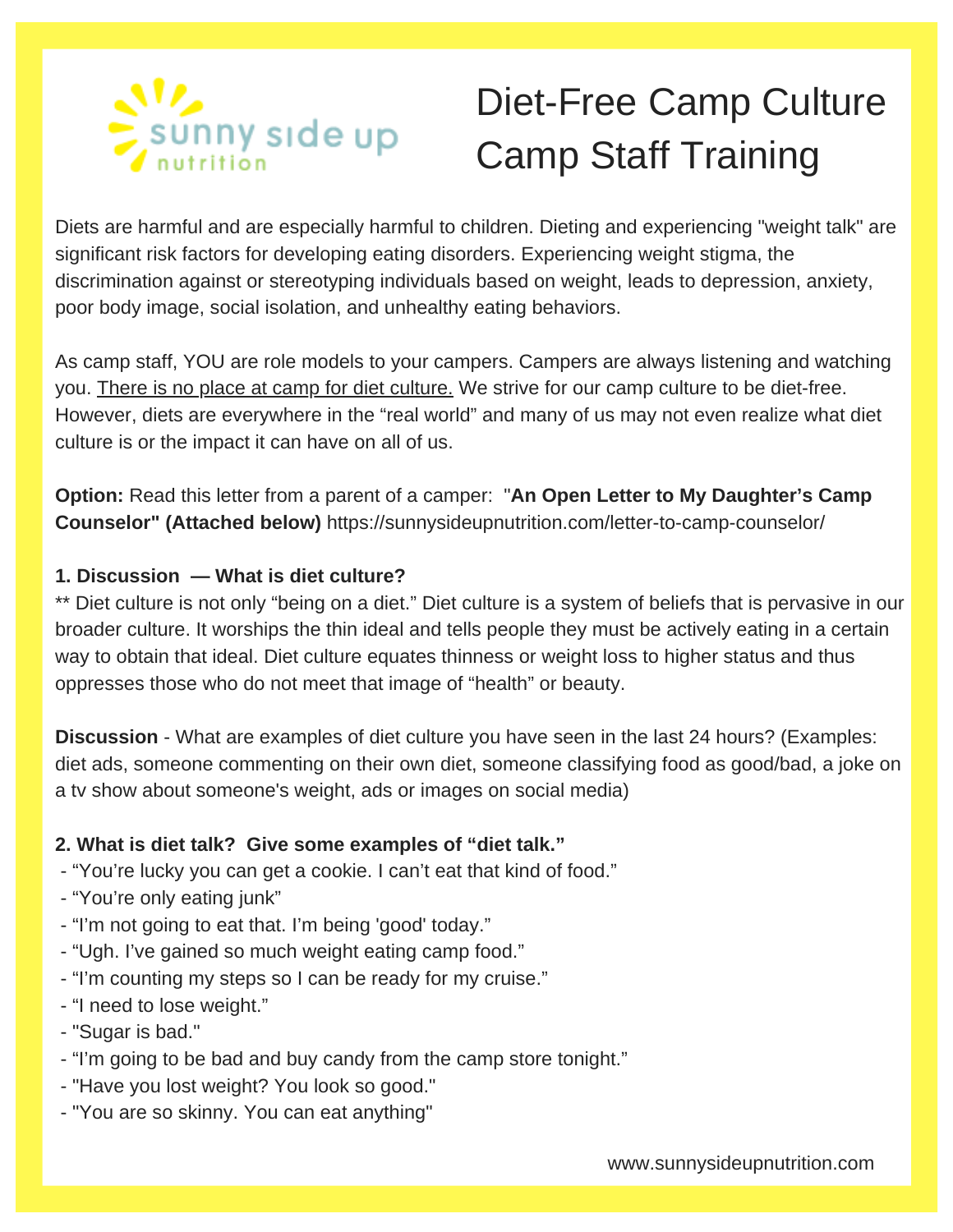

#### **3. Why are "diet talk" and diets harmful?**

- Diets give the message that certain bodies are acceptable and others are not.

- Children interpret these messages differently than adults. They may be confused by a role model talking about their own diet.

- Adolescents that diet are more likely to exhibit eating disorder behavior 5 years later (1).
- A focus on weight affects children's self esteem (2).

Have you heard of the diet cycle? Many people who diet fall into a lifetime of weight-cycling:

- The Promise: The diet cycle first sucks you in with the promise of feeling better.

- The Praise: Weight loss is praised in our culture, and that feels pretty good.

- The Loss: When you're on a diet you miss out on important things in life, because your brain focuses on food, the basic need you are lacking. You also miss out on the nutrients you need.

- The End: Diets end and the weight comes back, and oftentimes, more weight than was lost (95% of diets fail).

- The Shame: Then, the shame hits. Many people spend their life in this cycle feeling as if there is something wrong with them, rather than the intrinsically flawed diets.

**- Weight cycling and the shame involved is what is harmful to people's health (3).**

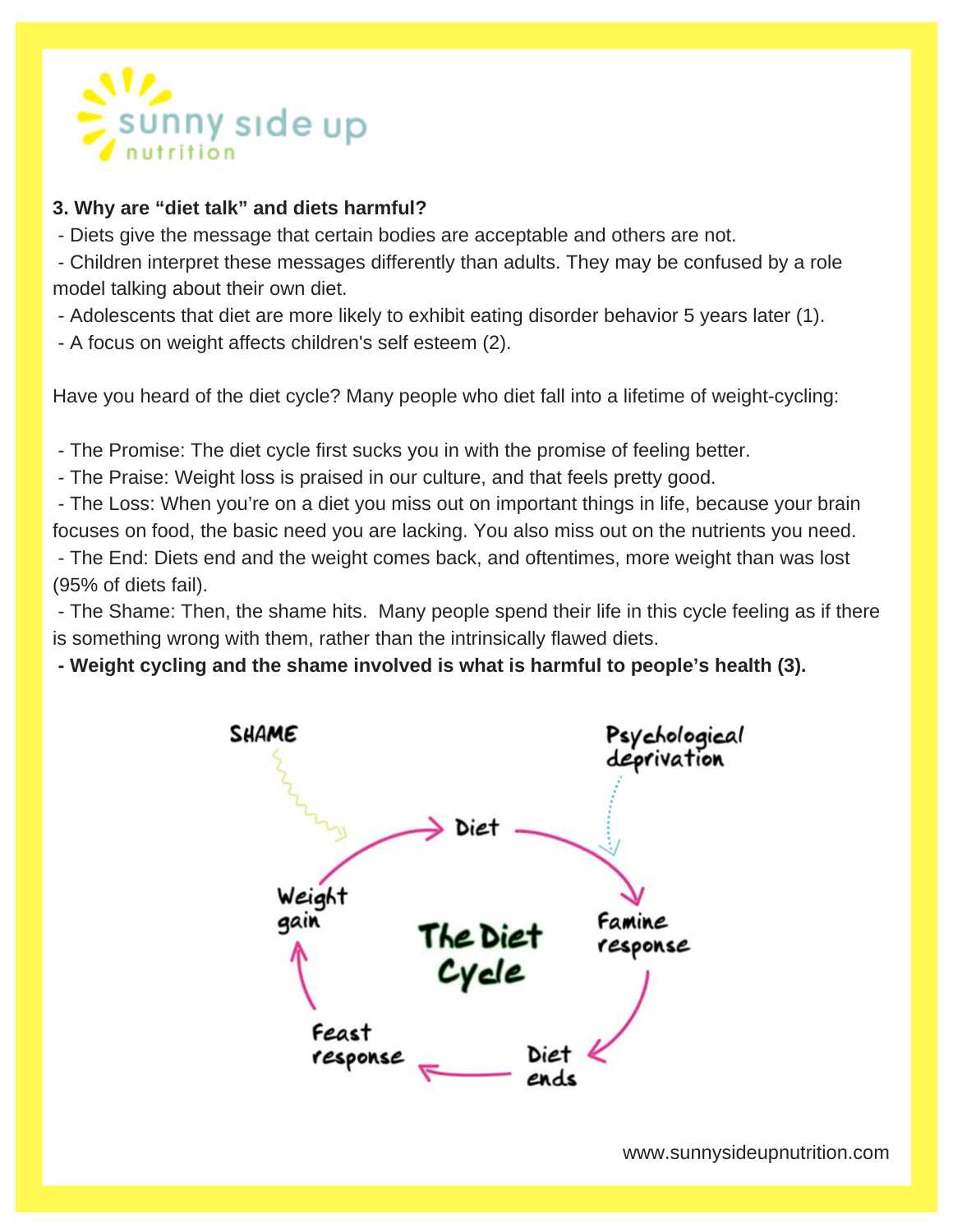

#### **4. A note about children's bodies.**

- Children are supposed to be gaining weight. Children are growing. Weight gain is a sign of development and health.

- Puberty is a time of significant weight gain and often a time children begin to internalize negative, diet messages.

- If you are working with campers 9 - 17 years old, you probably have campers in various stages of puberty.

- Children gain on average of 40 pounds in the 4 years around puberty.

- Girls' body fat percentage increases by 120% during puberty. It is normal for girls to gain weight around their torso during puberty. However, diet culture tells us this is a "bad thing."

- 2 in 3 13-year-old girls are fearful of gaining weight (4).

#### \*\*\* **Discussion: When you were younger do you remember the messages you received about diets and dieting?**

#### **5. All bodies are different.**

It's important to acknowledge body diversity! Look around, we all have different hair colors, skin colors, heights, shoe sizes, eye colors, body shapes and body weights. At camp, we value all bodies!

#### 6. **You are a role model.**

While we can't and wouldn't tell you not to diet (although we hope you won't!), it is important to remember you are a role model to your campers. The campers are watching your every move and listening to every word. When you criticize your body or talk about food as "good" and "bad," they hear you. When you focus on shrinking your body or counting steps rather than putting that energy into climbing the tower or playing basketball, you model that weight is most important. The campers want to be like you. Just as we won't talk about alcohol in front of campers, we will not talk expose children to diet talk.

#### 7. **Brainstorm**

As a small group, brainstorm ways you can model body positive behaviors to your campers. (Examples: talk about food in a neutral way, don't compare bodies, avoid praising weight loss, focus on what bodies can DO, model being active and trying new things, don't talk about diets or dieting, avoid using or discuss fitness trackers, avoid jokes about people's bodies)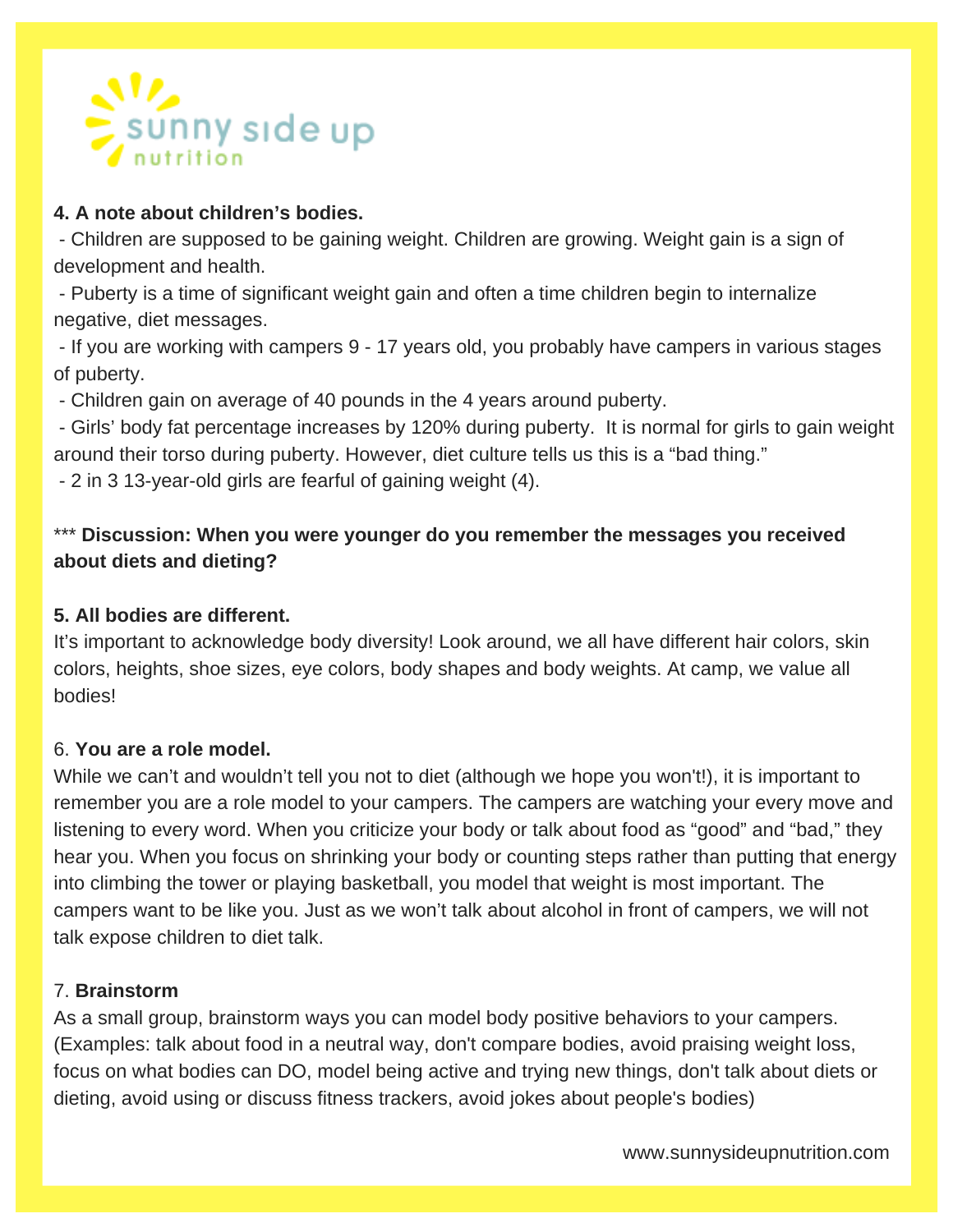

8. **But what about health?** Dieting and restricting intake is not healthy. Modeling taking care of the body you have promotes health. This is a complex topic that can be a whole weekend training. However, we know diets cause harm — leading to eating disorders and weight cycling. Weight cycling is linked to many of the health concerns people frequently attribute to weight. Research shows if we stop dieting and weight cycling there would be significant positive health outcomes.

#### 9. **Other Resources:**

- Sunny Side Up Nutrition Blog and Podcast: www.sunnysideupnutrition.com
- *Raise An Intuitive Eater*, Brooks and Severson
- *Raising Body Positive Teens*, Darpinian, Sterling and Aggarwal
- *Anti-Diet*, Harrison

#### **References**

1. Neumark-Sztainer D, Wall M, Eisenberg ME, Story M, Hannan PJ. Overweight status and weight control behaviors in adolescents: longitudinal and secular trends from 1999 to 2004. Prev Med. 2006 Jul;43(1):52-9. Epub 2006 May 11.

2. Davison KK, Birch LL. Weight status, parent reaction, and self-concept in five-year-old girls. Pediatrics. 2001;107:46–53.

3. Kajioka, Taeko et al. Effects of intentional weight cycling on non-obese young women Metabolism - Clinical and Experimental Volume 51, Issue 2, 149 - 154.

4. Nadia Micali, George Ploubidis, Bianca De Stavola, Emily Simonoff, Janet Treasure. Frequency and Patterns of Eating Disorder Symptoms in Early Adolescence. Journal of Adolescent Health, 2013.

**Contact:** Anna M. Lutz, MPH, RD & Elizabeth Davenport, MPH, RD

email: hello@sunnysideupnutrition.com

IG: @sunnysideupnutritionists

FB: @sunnysideupnutritionists

Twitter: @SunnySideUpNutr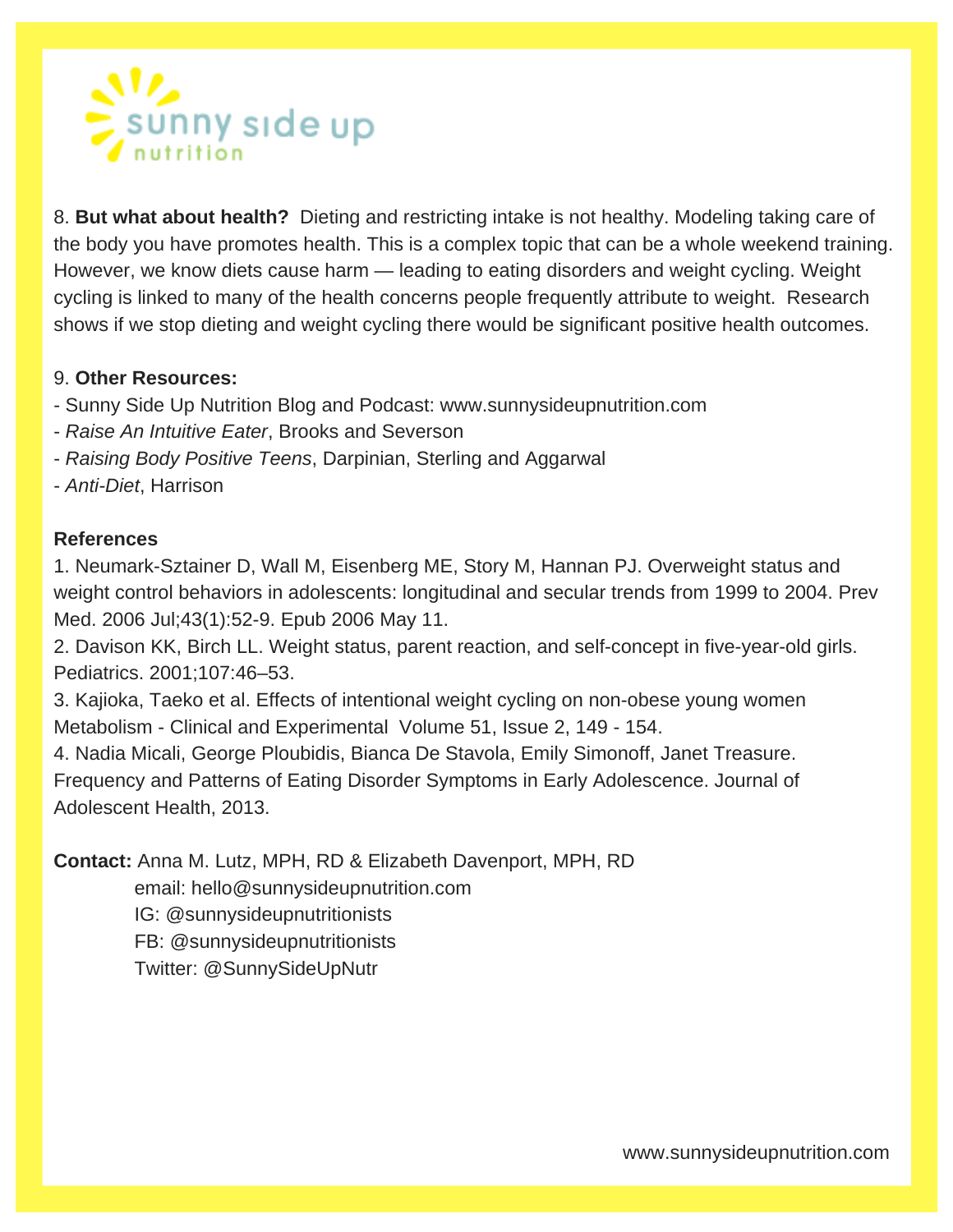### **SIA**<br>Esunny side up An Open Letter to My Daughter's Camp Counselor

Dear Camp Counselor,

As you know, I picked up my daughter from overnight camp over the weekend. When I arrived at camp, I was greeted by a huge smile and long hug. I think she grew an inch while she was away. She looks forward to the 2 weeks she spends at overnight camp more than any other time of the year. She loves the rock climbing, swimming and kayaking. She loves the camp traditions, friendships and the feeling of freedom she has when she's at camp. Most of all, though, she loves the teenage and young adult counselors. She looks up to you and watches your every move. That's why I'm writing you this letter. You may be surprised that one of the first things she told me about camp was that you were on a diet. She explained that you were getting ready to "look good in your bathing suit" for an upcoming post-camp tropical trip. She said you were counting your steps and talking about what you were not eating. Did you know she was listening? Did you know she looks up to you and wants more than anything to be a camp counselor one day? She wants to be just like you.

I don't think your intent was to teach young girls about dieting or to introduce the idea that making yourself smaller is a good idea. I don't think for a second that you were trying to cause the 11 years olds in your cabin harm. I assume you spend your summer at camp because you love children and love camp. You and I both know it's not for the money. Because of your love for children and camp, I want you to know and understand that when you have twelve 11 year olds under your care, negative comments about your body or about restricting food need to be kept to after "lights out" or written in an email or letter home. You are in a pivotal position to have a lasting impact on these girls' lives. All people in influential positions that work with children, camp counselors, parents, coaches, and educators, need to understand the impact of diets and restrictive food messages on our children. I believe if you understood that, you wouldn't have talked about your pre-beach diet to the girls in your cabin.

You may wonder why I'm so concerned about a camp counselor modeling dieting behavior. My concern is multilayered. I am a Registered Dietitian that specializes in eating disorders. I unfortunately see first hand the harm our diet culture causes people throughout their lifetime. I'm concerned because dieting is a risk factor for developing an eating disorder. We know that adolescents that diet are more likely to exhibit eating disorder behavior 5 years later. Many people who diet fall into a lifetime of diet cycling. You may be too young to have fully witnessed or experienced the diet cycle, although I know many teenagers who have.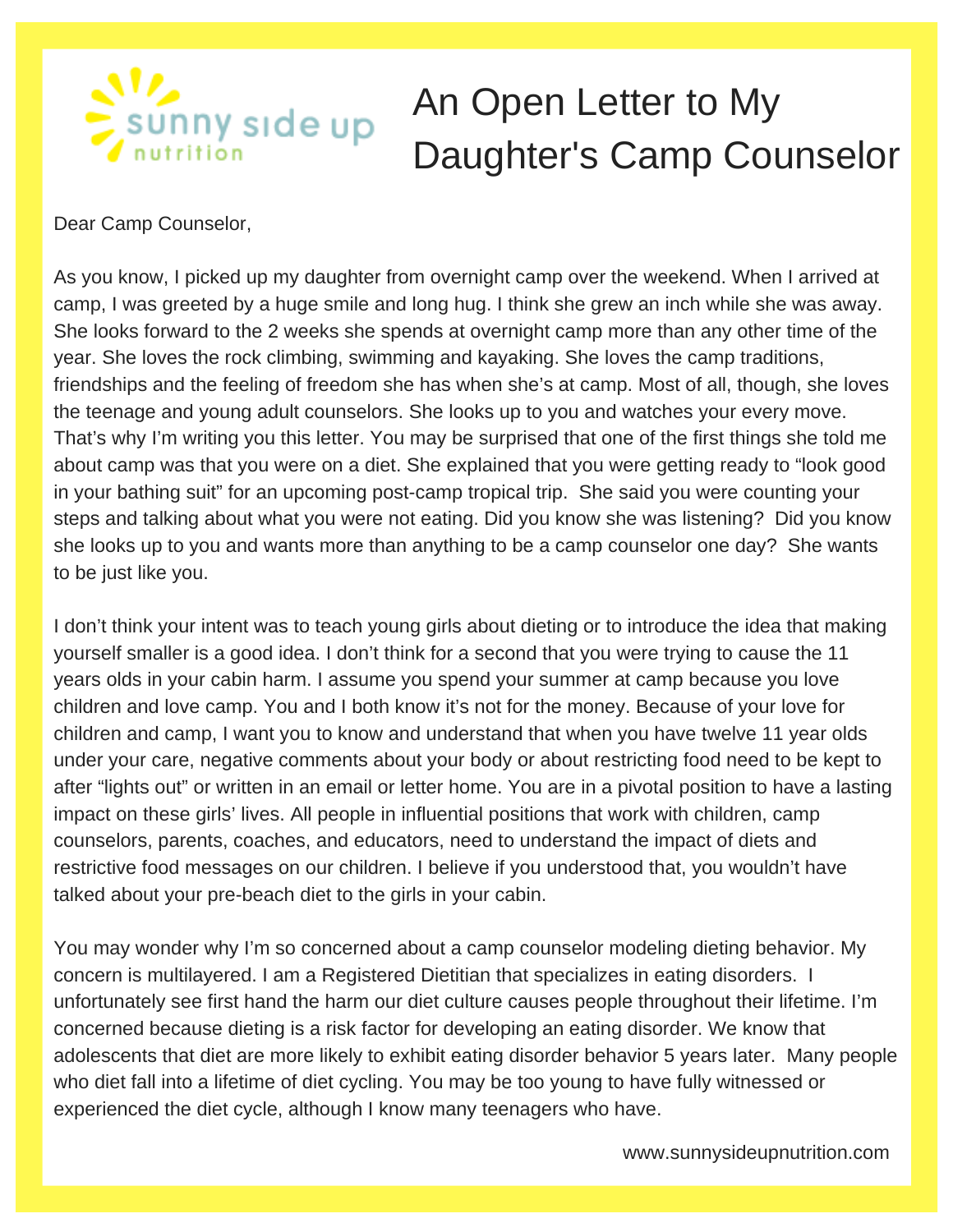## **AIA**<br>E SUNNY SIde up An Open Letter to My Daughter's Camp Counselor

The diet cycle first sucks you in with the promise of feeling better. Then, you lose weight and get praised for the weight loss. When you're on a diet you miss out on important things in life, because your brain focuses on food, the basic need you are lacking. The diet ends and the weight comes back and oftentimes more weight than was lost (because 95% of diets fail). Then, the shame hits. Many people spend their life in this cycle feeling as if there is something wrong with them, rather than the intrinsically flawed diets. We know that this weight cycling and the shame involved is what is harmful for people's health. Not to mention, diets suck the joy out of life. I want something different for my daughter and her fellow cabin mates.

I'm also concerned because diet messages can have a huge impact on adolescents' self esteem. Did you know you had a particularly vulnerable age of campers in your cabin for messages of body hatred and dieting? The girls in your cabin are going through or about to go through puberty. Did you notice your cabin photo — all of your girls were all lined up in two rows in front of the mountain view? They were of many different heights, shapes and sizes. Your cabin picture looked really different from the cabin photo of the 7 years olds and from the photo of the 15 year olds. There's a biological reason for that. When girls go through puberty their body fat percentage increases by 120%, compared to a decrease in body fat percentage for boys. It's normal for their bodies to become more round prior to their first period. However, this is just the age they start to hear about dieting or trying to change their bodies. They don't have to hear that at camp. I've heard the statistic that 2 in 3 13-year-old girls are fearful of gaining weight and 1 in 3 do not like their current weight status. Think about that, girls are fearful of gaining weight when they need to be gaining weight. Gaining weight, particularly fat mass, is what their bodies are meant to do so that they can become women. These girls need to hear that bodies are to be trusted during this time that their bodies are different than they have ever been in their life. They need to know it's important to trust their hunger especially because their nutritional needs are higher than they have ever been in their lives. When they run, climb, dance and play at camp they need to do that because it feels good, not because they "should" or a step counter tells them to do it more. However, when they hear a trusted counselor wanting to change her body to "look good," how do you think that effects their vulnerable minds?